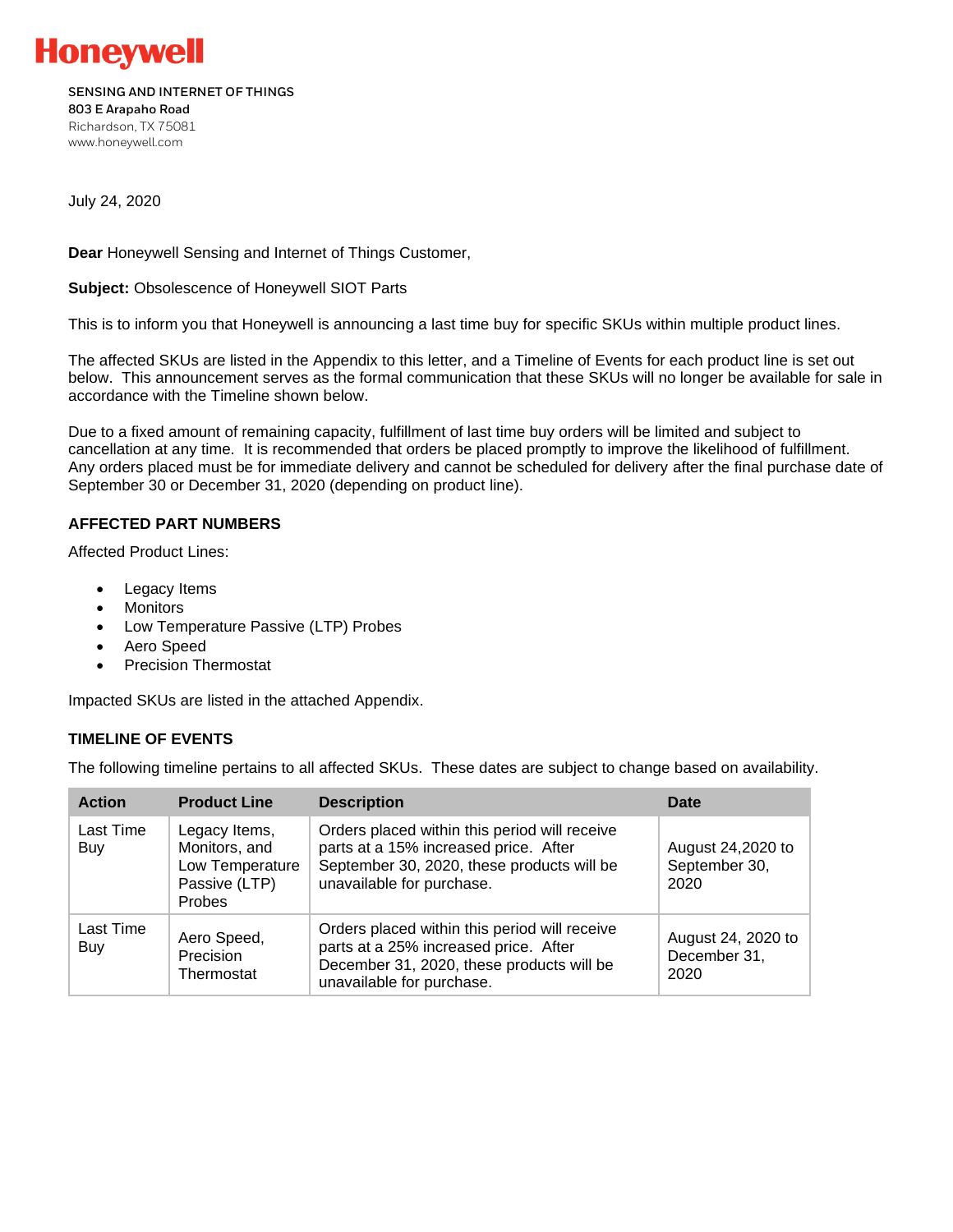#### **WARRANTY/REMEDY**

Subject to the following conditions, Honeywell warrants goods of its manufacture as being free of defective materials and faulty workmanship during the applicable warranty period. Honeywell's standard product warranty applies unless agreed to otherwise by Honeywell in writing; please refer to your order acknowledgement or consult your local sales office for specific warranty details. If warranted goods are returned to Honeywell during the period of coverage, Honeywell will repair or replace, at its option, without charge those items that Honeywell, in its sole discretion, finds defective. **Notwithstanding the foregoing, in the event of a product end-of-life or obsolescence, or inability of Honeywell to manufacture or source materials or component parts for a product, for whatever reason, and/or any associated last-time buy in relation to a product (an "Obsolescence"), Honeywell shall engage in commercially reasonable efforts to repair or replace products in accordance with the terms of its standard warranty, but in no event shall it be liable if it is unable to do so due to the Obsolescence. The foregoing is buyer's sole remedy and is in lieu of all other warranties, expressed or implied, including those of merchantability and fitness for a particular purpose. In no event shall Honeywell be liable for consequential, special, or indirect damages.** 

If you have any questions, please contact your sales representative for Honeywell products.

Best Regards,

Arnotes E

Amrita G. Khemchandani VP Marketing, Sensing and IoT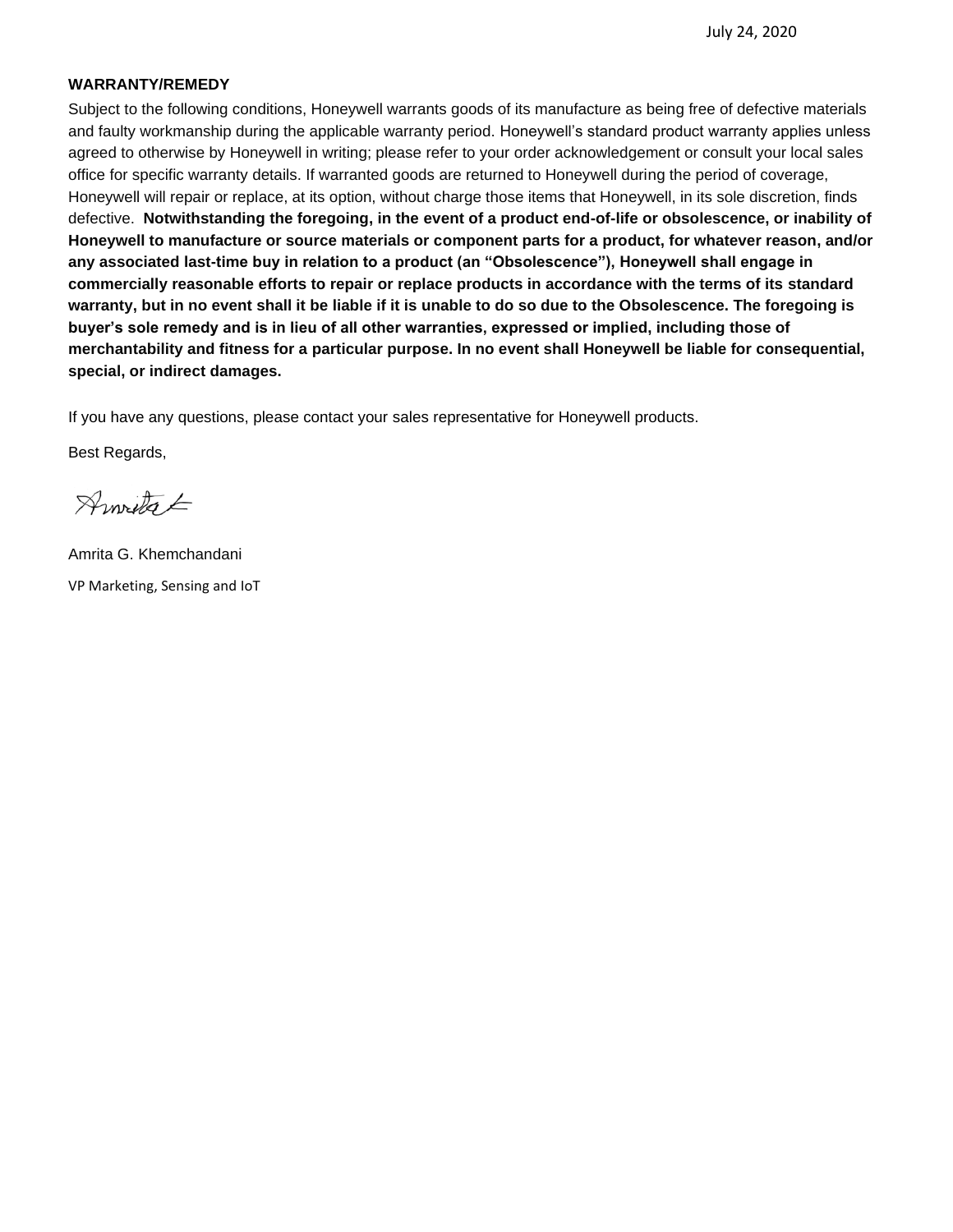## **APPENDIX**

# **LEGACY ITEMS, MONITORS AND LOW TEMPERATURE PASSIVE (LTP) PROBES AFFECTED PARTS**

| <b>Prod Line</b>  | <b>SKUs</b>       | <b>Prod Line</b>  | <b>SKU</b>        |
|-------------------|-------------------|-------------------|-------------------|
| Legacy Items      | 18963-00          | <b>Monitors</b>   | 20035-16          |
| Legacy Items      | 90183-04          | <b>Monitors</b>   | 20007K-16         |
| Legacy Items      | 89532             | <b>Monitors</b>   | 28100-01          |
| Legacy Items      | 50070298-04       | Monitors          | 20019-14          |
| Legacy Items      | 90030             | Monitors          | 85597-00          |
| Legacy Items      | 50079980-25       | <b>Monitors</b>   | 85399-20          |
| Legacy Items      | 50076006          | <b>Monitors</b>   | 85365-92          |
| <b>Monitors</b>   | 20116-23          | <b>Monitors</b>   | 20007-17          |
| <b>Monitors</b>   | 20028-17          | <b>Monitors</b>   | 20001-17          |
| Monitors          | 85103-03          | <b>Monitors</b>   | 20017-14          |
| <b>LTP Probes</b> | LTPCPNF15UBSIMX01 | <b>LTP Probes</b> | LTPCTFA30MBSITX01 |
| <b>LTP Probes</b> | LTPCRKC25UEBITX01 | <b>LTP Probes</b> | LTPCTFA30MBSITX02 |
| <b>LTP Probes</b> | LTPCTAA20GBSIEX01 | <b>LTP Probes</b> | LTPCTGA20MBSITX01 |
| <b>LTP Probes</b> | LTPCTAA20GBSITX01 | <b>LTP Probes</b> | LTPCTGA20MDBITX01 |
| <b>LTP Probes</b> | LTPCTAA20MBSIBX01 | <b>LTP Probes</b> | LTPCTGA20MFSIDX01 |
| <b>LTP Probes</b> | LTPCTAA20MBSISX01 | <b>LTP Probes</b> | LTPCTGA20MHBITX01 |
| <b>LTP Probes</b> | LTPCTAA20MFSIDX01 | <b>LTP Probes</b> | LTPCTGA20UEBITX01 |
| <b>LTP Probes</b> | LTPCTAA20MFSIMX01 | <b>LTP Probes</b> | LTPCTGA25MBSITX01 |
| <b>LTP Probes</b> | LTPCTAA20UEBITX01 | <b>LTP Probes</b> | LTPCTGA25MDBITX01 |
| <b>LTP Probes</b> | LTPCTAA25UEBITX01 | <b>LTP Probes</b> | LTPCTGA25UEBITX01 |
| <b>LTP Probes</b> | LTPCTAA30UEBITX01 | <b>LTP Probes</b> | LTPCTGA30MDBITX01 |
| <b>LTP Probes</b> | LTPCTAA35MIBIEX02 | <b>LTP Probes</b> | LTPCTGA30UEBITX01 |
| <b>LTP Probes</b> | LTPCTAA35UEBITX01 | <b>LTP Probes</b> | LTPCTGA35MBSITX01 |
| <b>LTP Probes</b> | LTPCTAA40UEBITX01 | <b>LTP Probes</b> | LTPCTGA35MDBITX01 |
| <b>LTP Probes</b> | LTPCTAA45UEBITX01 | <b>LTP Probes</b> | LTPCTGA35UEBITX01 |
| <b>LTP Probes</b> | LTPCTAA50UEBITX01 | <b>LTP Probes</b> | LTPCTGA40MBSITX01 |
| <b>LTP Probes</b> | LTPCTFA20MBSIMX01 | <b>LTP Probes</b> | LTPCTGA40MDBITX01 |
| <b>LTP Probes</b> | LTPCTFA20MDSIBX01 | <b>LTP Probes</b> | LTPCTGA40UEBITX01 |
| <b>LTP Probes</b> | LTPCTFA20MDSIMX01 | <b>LTP Probes</b> | LTPCTGA45MBSITX01 |
| <b>LTP Probes</b> | LTPCTFA20MDSISX01 | <b>LTP Probes</b> | LTPCTGA45MDBITX01 |
| <b>LTP Probes</b> | LTPCTGA45UEBITX01 | <b>LTP Probes</b> | LTPCTGA50UEBITX01 |
| <b>LTP Probes</b> | LTPCTGA50MBSITX01 | <b>LTP Probes</b> | LTPCTHA30MFSIEX02 |
| <b>LTP Probes</b> | LTPCTGA50MDBITX01 | <b>LTP Probes</b> | T150R005K3274PX2A |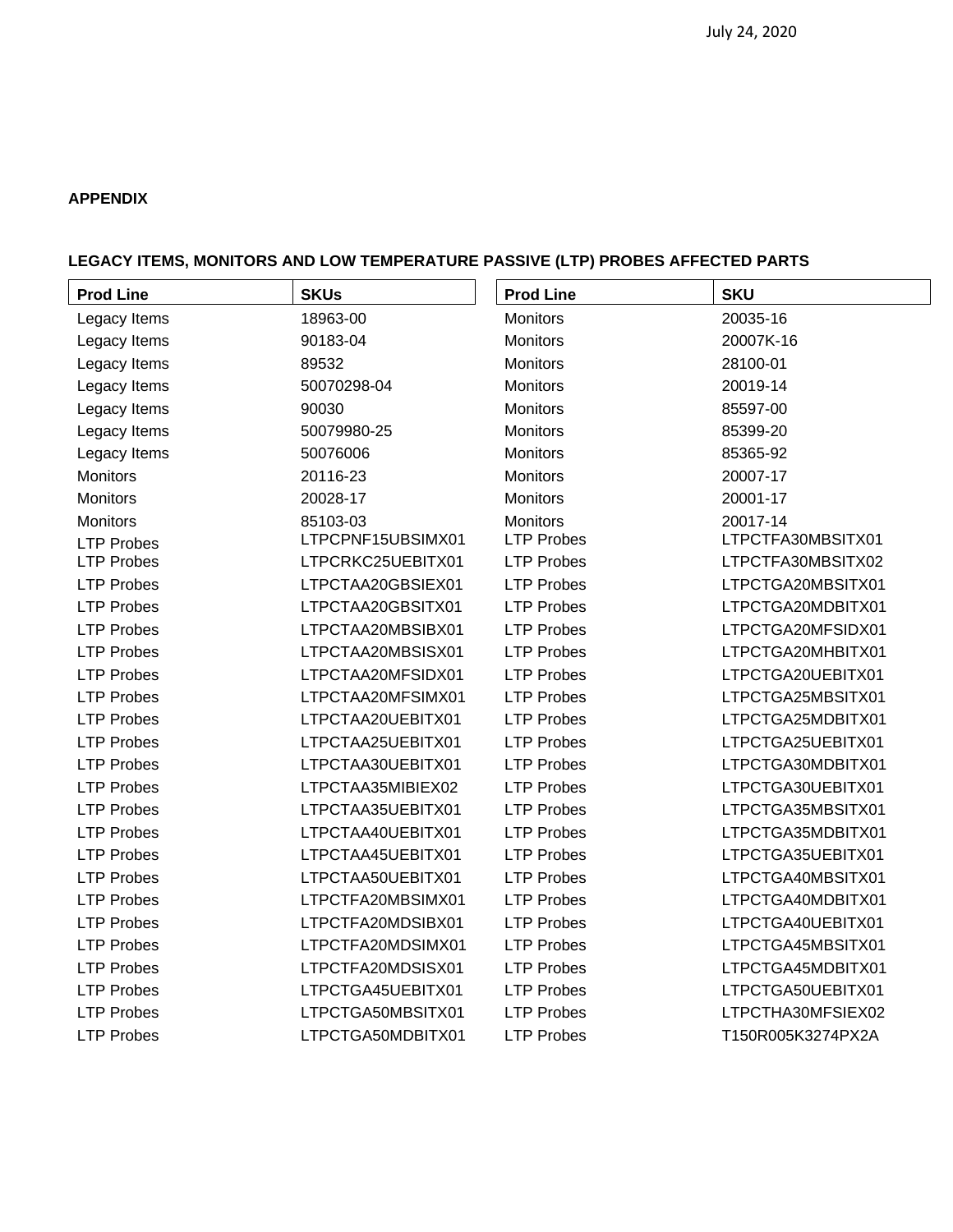### **AERO SPEED AND PRECISION THERMOSTAT AFFECTED PARTS**

| <b>Prod Line</b>            | <b>SKUs</b>                         | <b>Prod Line</b>            | <b>SKUs</b>      |
|-----------------------------|-------------------------------------|-----------------------------|------------------|
| Aero Speed                  | XN101958                            | <b>Precision Thermostat</b> | 3100U 00011458   |
| Aero Speed                  | EMD2043A25                          | <b>Precision Thermostat</b> | 3200<br>00190067 |
| Aero Speed                  | 85004                               | <b>Precision Thermostat</b> | 00010421<br>3100 |
| Aero Speed                  | <b>PA222WF</b>                      | <b>Precision Thermostat</b> | 3100<br>00011051 |
| Aero Speed                  | 310223-11=RR                        | <b>Precision Thermostat</b> | 3100<br>00010468 |
| Aero Speed                  | 310238-01                           | <b>Precision Thermostat</b> | 3500<br>00290002 |
| Aero Speed                  | 310252-01=UTC2                      | <b>Precision Thermostat</b> | 3100<br>00011447 |
| Aero Speed                  | 310289-01                           | <b>Precision Thermostat</b> | 3100<br>00011362 |
| Aero Speed                  | 310289-01=UTC                       | <b>Precision Thermostat</b> | 3500<br>00290073 |
| Aero Speed                  | 310461-01                           | <b>Precision Thermostat</b> | 3100<br>00011397 |
| Aero Speed                  | 310486-01                           | <b>Precision Thermostat</b> | 3100<br>00170060 |
| Aero Speed                  | 310487-01=HON2                      | <b>Precision Thermostat</b> | 00580034<br>3500 |
| Aero Speed                  | 310493-01=HON                       | <b>Precision Thermostat</b> | 3100<br>03810002 |
| Aero Speed                  | 310501-01                           | <b>Precision Thermostat</b> | 3500<br>00580043 |
| Aero Speed                  | 721865                              | <b>Precision Thermostat</b> | 00580026<br>3500 |
| Aero Speed                  | 723576G                             | <b>Precision Thermostat</b> | 3500<br>00580033 |
| Aero Speed                  | 724134-02=ARW                       | <b>Precision Thermostat</b> | 00580022<br>3500 |
| Aero Speed                  | 724134=ARW                          | <b>Precision Thermostat</b> | 3500<br>00580021 |
| Aero Speed                  | 726260                              | <b>Precision Thermostat</b> | 3500<br>00580024 |
| Aero Speed                  | 726271                              | <b>Precision Thermostat</b> | 00580023<br>3500 |
| Aero Speed                  | 726273                              | <b>Precision Thermostat</b> | 3500<br>00580039 |
| Aero Speed                  | 726304=HON                          | <b>Precision Thermostat</b> | 00580004<br>3500 |
| Aero Speed                  | 726322=HON2                         | <b>Precision Thermostat</b> | 3500<br>00580005 |
| Aero Speed                  | 727404                              | <b>Precision Thermostat</b> | 00580010<br>3500 |
| Aero Speed                  | <b>EN401B</b>                       | <b>Precision Thermostat</b> | 3500<br>00580009 |
| <b>Precision Thermostat</b> | 3100 02620002                       | <b>Precision Thermostat</b> | 3500<br>00580048 |
| <b>Precision Thermostat</b> | 32325709-004-01                     | <b>Precision Thermostat</b> | 3500<br>00580003 |
| <b>Precision Thermostat</b> | 3100U-212-7                         | <b>Precision Thermostat</b> | 3500<br>00580028 |
| <b>Precision Thermostat</b> | 3150 00010338                       | <b>Precision Thermostat</b> | 3500<br>00580015 |
| <b>Precision Thermostat</b> | 3004N 00040033<br><b>DPA CHARGE</b> | <b>Precision Thermostat</b> | 3500 00580032    |
| <b>Precision Thermostat</b> | (PRECISION)                         | <b>Precision Thermostat</b> | 02420005<br>3100 |
| <b>Precision Thermostat</b> | 3500 00310040                       | <b>Precision Thermostat</b> | 3100U 02420017   |
| <b>Precision Thermostat</b> | 3200EM 00190001                     | <b>Precision Thermostat</b> | 00180014<br>3500 |
| <b>Precision Thermostat</b> | 00020705<br>3200                    | <b>Precision Thermostat</b> | 3100<br>00160137 |
| <b>Precision Thermostat</b> | 00020687<br>3200                    | <b>Precision Thermostat</b> | 00180049<br>3500 |
| <b>Precision Thermostat</b> | 00020524<br>3200                    | <b>Precision Thermostat</b> | 3500<br>00180009 |
| <b>Precision Thermostat</b> | 3150U 00200497                      | <b>Precision Thermostat</b> | 3500<br>00310042 |
| <b>Precision Thermostat</b> | 00260102<br>3150                    | <b>Precision Thermostat</b> | 00310014<br>3500 |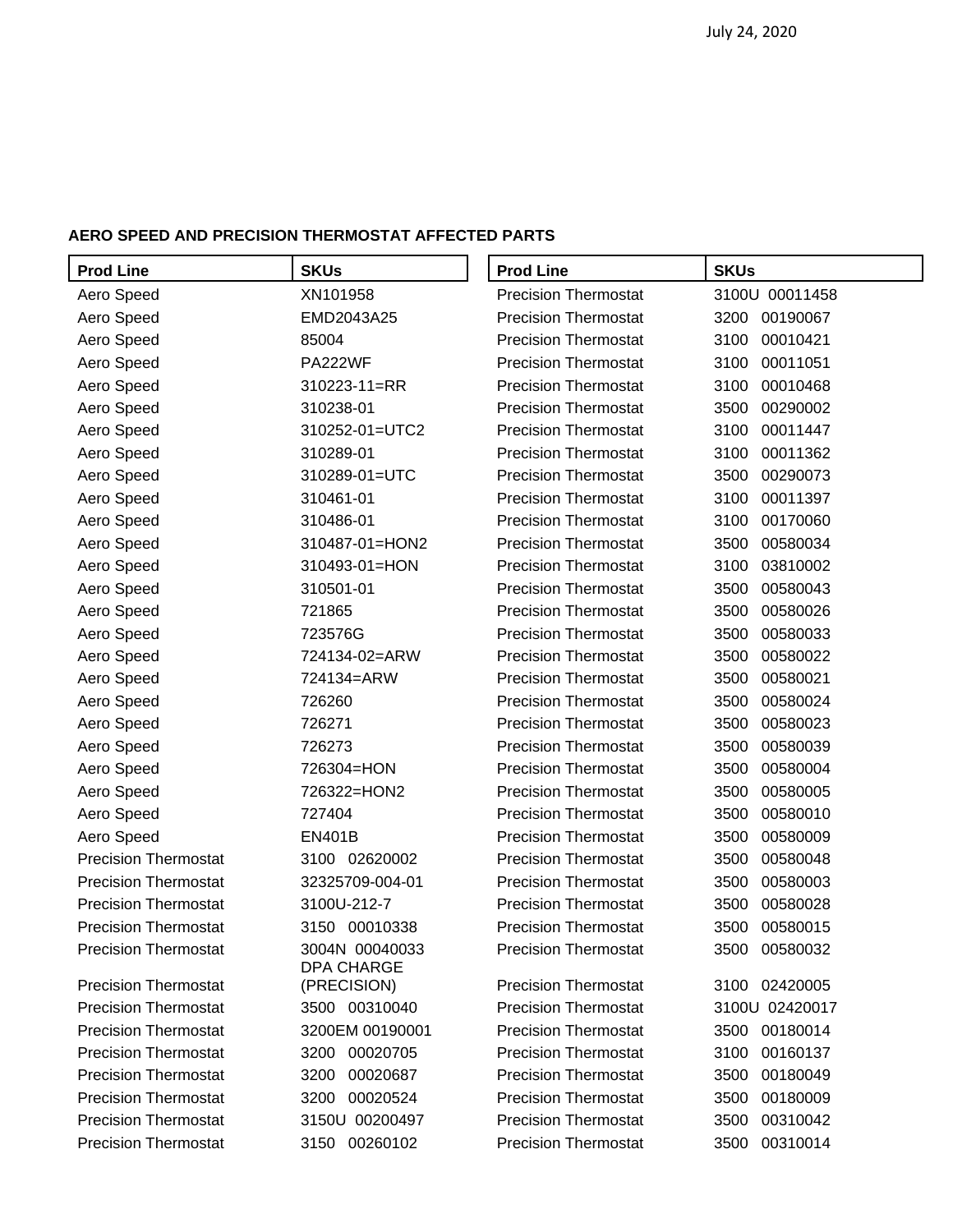Precision Thermostat 3106U 02290001 Precision Thermostat 3500 00310007 Precision Thermostat 3100U 02120006 Precision Thermostat 3106 00040037 Precision Thermostat 3100U 00032073 Precision Thermostat 3106 00040028 Precision Thermostat 3100U 00032063 Precision Thermostat 3100 00040371 **Prod Line SKUs Prod Line SKUs** Precision Thermostat 3100U 00031903 Precision Thermostat 3100 00040403 Precision Thermostat 3100U 00031761 Precision Thermostat 3100 00610159 Precision Thermostat 3100U 00031439 Precision Thermostat 3100 00610179 Precision Thermostat 3100U 00031398 Precision Thermostat 3100 00610134 Precision Thermostat 3100U 00031340 Precision Thermostat 3100 00610185 Precision Thermostat 3100U 00031233 Precision Thermostat 3100U 00610184 Precision Thermostat 3100U 00030987 Precision Thermostat 3500 00450012 Precision Thermostat 3100U 00030971 Precision Thermostat 3100 00560110 Precision Thermostat 3100 00032062 Precision Thermostat 3500 00450015 Precision Thermostat 3100 00032061 Precision Thermostat 3500 00450016 Precision Thermostat 3100 00010499 Precision Thermostat 3100U 00060213 Precision Thermostat 3100 00010483 Precision Thermostat 3106U 00060032 Precision Thermostat 3100 00010482 Precision Thermostat 3500 00460022 Precision Thermostat 3001 00220108 Precision Thermostat 3106U 00060031 Precision Thermostat 3001 00020219 Precision Thermostat 3100 00060232 Precision Thermostat 3001 00020218 Precision Thermostat 3106U 00060033 Precision Thermostat 3150 00530104 Precision Thermostat 3100U 00060195 Precision Thermostat 3150 00230165 Precision Thermostat 3100 00060179 Precision Thermostat 3156U 01370006 Precision Thermostat 3500 00460023 Precision Thermostat 3156U 01370001 Precision Thermostat 3100 00031537 Precision Thermostat 3156U 01370003 Precision Thermostat 3100 00032057 Precision Thermostat 3156U 01430006 Precision Thermostat 3100 00032029 Precision Thermostat 3156U 01430005 Precision Thermostat 3100 00030463 Precision Thermostat 3001 01400027 Precision Thermostat 3100U 00031070 Precision Thermostat 3001 01590002 Precision Thermostat 3100 00030570 Precision Thermostat 3100 02060002 Precision Thermostat 3100 00031818 Precision Thermostat 3001 00830006 Precision Thermostat 3100 00031736 Precision Thermostat 3001 01560001 Precision Thermostat 3100 00030255 Precision Thermostat 3001 01370003 Precision Thermostat 3100U 00031452 Precision Thermostat 3001 01370006 Precision Thermostat 3100U 00031451 Precision Thermostat 3001 01370002 Precision Thermostat 3100U 00031450 Precision Thermostat 3004 00140001 Precision Thermostat 3100U 00031919 Precision Thermostat 3004 00500002 Precision Thermostat 3100U 00031449 Precision Thermostat 3001 01060040 Precision Thermostat 3500 00190096 Precision Thermostat 3004N 00090034 Precision Thermostat 3100U 00031448 Precision Thermostat 3004N 00090035 Precision Thermostat 3100 00030251 Precision Thermostat 3004 00280054 Precision Thermostat 3500 00190107 Precision Thermostat 3001U 00780059 Precision Thermostat 3100U 00032039 Precision Thermostat 3004 01310001 Precision Thermostat 3100 00030605 Precision Thermostat 3004 01310002 Precision Thermostat 3100U 00031447 Precision Thermostat 3004 01310003 Precision Thermostat 3100U 00031446 Precision Thermostat 3004 01310004 Precision Thermostat 3100U 00031445 Precision Thermostat 3001 00630004 Precision Thermostat 3100 00031642

|      | 3106U 02290001 |
|------|----------------|
|      | 3100U 02120006 |
|      | 3100U 00032073 |
|      | 3100U 00032063 |
| SKUs |                |
|      | 3100U 00031903 |
|      | 3100U 00031761 |
|      | 3100U 00031439 |
|      | 3100U 00031398 |
|      | 3100U 00031340 |
|      | 3100U 00031233 |
|      | 3100U 00030987 |
|      | 3100U 00030971 |
|      | 3100 00032062  |
|      | 3100 00032061  |
|      | 3100 00010499  |
|      | 3100 00010483  |
|      | 3100 00010482  |
|      | 3001 00220108  |
|      | 3001 00020219  |
|      | 3001 00020218  |
|      | 3150 00530104  |
|      | 3150 00230165  |
|      | 3156U 01370006 |
|      | 3156U 01370001 |
|      | 3156U 01370003 |
|      | 3156U 01430006 |
|      | 3156U 01430005 |
|      | 3001 01400027  |
|      | 3001 01590002  |
|      | 3100 02060002  |
| 3001 | 00830006       |
| 3001 | 01560001       |
|      | 3001 01370003  |
|      | 3001 01370006  |
| 3001 | 01370002       |
|      | 3004 00140001  |
|      | 3004 00500002  |
|      | 3001 01060040  |
|      | 3004N 00090034 |
|      | 3004N 00090035 |
|      | 3004 00280054  |
|      | 3001U 00780059 |
|      | 3004 01310001  |
|      | 3004 01310002  |
|      | 3004 01310003  |
|      | 3004 01310004  |
| 2004 | 0000           |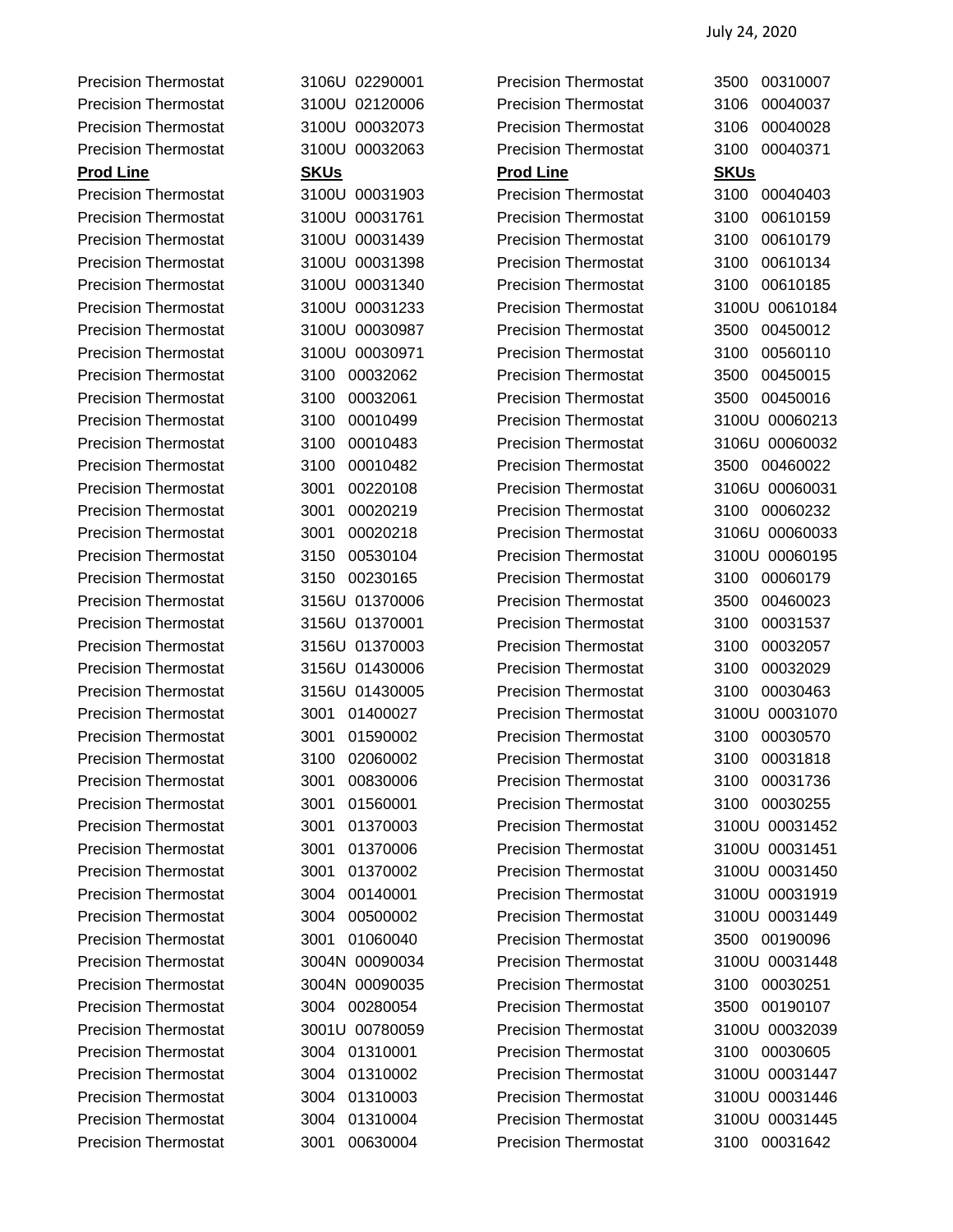Precision Thermostat 3004 00190011 Precision Thermostat 3106U 00032052 Precision Thermostat 3004 00140005 Precision Thermostat 3100U 00031230 Precision Thermostat 3004 00140004 Precision Thermostat 3100U 00031440 Precision Thermostat 3004 00310015 Precision Thermostat 3100 00030600 Precision Thermostat 3004 00310019 Precision Thermostat 3500 00190061 Precision Thermostat 3004 00310018 Precision Thermostat 3106U 00030173 Precision Thermostat 3004 00520005 Precision Thermostat 3100 00030630 Precision Thermostat 3001 00520177 Precision Thermostat 3100U 00031438 Precision Thermostat 3004 00520037 Precision Thermostat 3100U 00031437 Precision Thermostat 3004 00600002 Precision Thermostat 3100U 00031436 Precision Thermostat 3001 00180013 Precision Thermostat 3100U 00031435 Precision Thermostat 3001U 00020375 Precision Thermostat 3100U 00031434 Precision Thermostat 3004 00020025 Precision Thermostat 3100U 00031857 Precision Thermostat 3001 00070009 Precision Thermostat 3100 00031868 Precision Thermostat 3001 00470027 Precision Thermostat 3100U 00031433 Precision Thermostat 3001 00470029 Precision Thermostat 3100U 00032005 Precision Thermostat 3001 00470026 Precision Thermostat 3100U 00031432 Precision Thermostat 3001 00220104 Precision Thermostat 3100U 00031431 Precision Thermostat 3004 00170036 Precision Thermostat 3500 00190104 Precision Thermostat 3001 00220113 Precision Thermostat 3100 00031630 Precision Thermostat 3001 00220102 Precision Thermostat 3100 00032072 Precision Thermostat 3001 00220107 Precision Thermostat 3100U 00031463 Precision Thermostat 3001U 00220116 Precision Thermostat 3100UX 00031632 Precision Thermostat 3001 00240205 Precision Thermostat 3100U 00031462 Precision Thermostat 3001 00240049 Precision Thermostat 3100U 00031462 Precision Thermostat 3001 00240048 Precision Thermostat 3100U 00031461 Precision Thermostat 3001U 00240201 Precision Thermostat 3100U 00030927 Precision Thermostat 3001 00240043 Precision Thermostat 3100U 00031460 Precision Thermostat 3001 00240040 Precision Thermostat 3100U 00031657 Precision Thermostat 3001 00240039 Precision Thermostat 3100 00031116 Precision Thermostat 3001 00240069 Precision Thermostat 3500 00190064 Precision Thermostat 3001 00240216 Precision Thermostat 3100U 00031459 Precision Thermostat 3001 00240105 Precision Thermostat 3106 00030158 Precision Thermostat 3001U 00240202 Precision Thermostat 3106 00030136 Precision Thermostat 3001 00140436 Precision Thermostat 3100U 00031711 Precision Thermostat 3001 00140546 Precision Thermostat 3100U 00031458 Precision Thermostat 3100 02730002 Precision Thermostat 3100U 00031457 Precision Thermostat 3100 02600001 Precision Thermostat 3500 00190066 Precision Thermostat 3500 00550021 Precision Thermostat 3100U 00031456 Precision Thermostat 3500 00550008 Precision Thermostat 3100U 00031455 Precision Thermostat 3500 00550019 Precision Thermostat 3100U 00031454 Precision Thermostat 3106 02810002 Precision Thermostat 3100U 00031453

Precision Thermostat 3001 00210081 Precision Thermostat 3100 00030603 Precision Thermostat 3001 01840001 Precision Thermostat 3100U 00031444 Precision Thermostat 3001 00140300 Precision Thermostat 3100U 00031443 Precision Thermostat 3001 00140547 Precision Thermostat 3100 00030602 **Prod Line SKUs Prod Line SKUs** Precision Thermostat 3106 02810001 Precision Thermostat 3106 00030114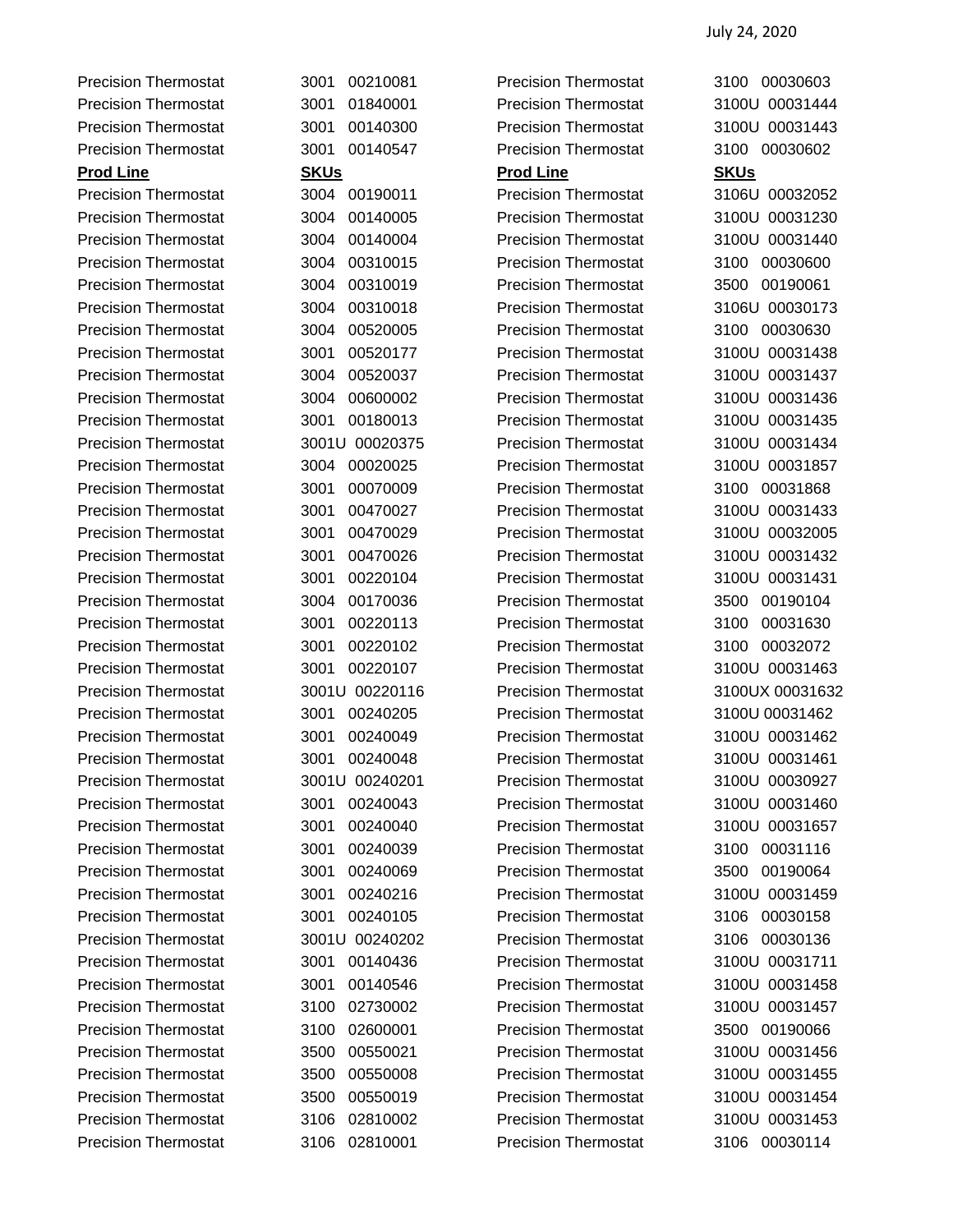Precision Thermostat 3100U 02350033 Precision Thermostat 3800 00430010

Precision Thermostat 3500 00050010 Precision Thermostat 3100 00451412 Precision Thermostat 3MS1 00243037 Precision Thermostat 3100 00450854 Precision Thermostat 3500 00050027 Precision Thermostat 3100 00451489 **Prod Line SKUs Prod Line SKUs** Precision Thermostat 3500 01230003 Precision Thermostat 3500 00120120 Precision Thermostat 3100 03420003 Precision Thermostat 3500 00120119 Precision Thermostat 3500 01230002 Precision Thermostat 3100 00451476 Precision Thermostat 3100 03420002 Precision Thermostat 3100 00451469 Precision Thermostat 3500 01230001 Precision Thermostat 3500 00120139 Precision Thermostat 3100 03420001 Precision Thermostat 3500 00120097 Precision Thermostat 3100 02030022 Precision Thermostat 3500 00120107 Precision Thermostat 3MS1 00203048 Precision Thermostat 3100 00451605 Precision Thermostat 3500 00020044 Precision Thermostat 3100 00451579 Precision Thermostat 3100 02030011 Precision Thermostat 3106 00450077 Precision Thermostat 3106 02030004 Precision Thermostat 3200 00310016 Precision Thermostat 3100 02030026 Precision Thermostat 3100U 00451465 Precision Thermostat 3100 02030025 Precision Thermostat 3100 00450672 Precision Thermostat 3200 00020591 Precision Thermostat 3800 00090078 Precision Thermostat 3200 00020706 Precision Thermostat 3800 00090067 Precision Thermostat 3200 00020560 Precision Thermostat 3100 00450716 Precision Thermostat 3200 00020709 Precision Thermostat 3800 00090073 Precision Thermostat 3200 00020559 Precision Thermostat 3100 00451571 Precision Thermostat 3200 00020331 Precision Thermostat 3500 00120136 Precision Thermostat 3200 00020561 Precision Thermostat 3100 00451578 Precision Thermostat 3200 00020222 Precision Thermostat 3500 00120135 Precision Thermostat 3100 02030016 Precision Thermostat 3500 00120129 Precision Thermostat 3MS1 00203067 Precision Thermostat 3500 00120086 Precision Thermostat 3500 00020043 Precision Thermostat 3100 00451048 Precision Thermostat 3200 00020686 Precision Thermostat 3100 00451600 Precision Thermostat 3MS1 00203005 Precision Thermostat 3500 00120127 Precision Thermostat 3500 00020042 Precision Thermostat 3500 00120128 Precision Thermostat 3100 02030032 Precision Thermostat 3500 00120126 Precision Thermostat 3200EM 00020111 Precision Thermostat 3500 00120014 Precision Thermostat 3200 00020701 Precision Thermostat 3100 00451590 Precision Thermostat 3200 00020701 Precision Thermostat 3800 00090071 Precision Thermostat 3200 00020213 Precision Thermostat 3800 00090070 Precision Thermostat 3200 00020712 Precision Thermostat 3800 00090081 Precision Thermostat 3200 00020715 Precision Thermostat 3800 00090069 Precision Thermostat 3200 00020562 Precision Thermostat 3100 00451574 Precision Thermostat 3106U 02030008 Precision Thermostat 3100 00451573 Precision Thermostat 3100 02290006 Precision Thermostat 3150 00300041 Precision Thermostat 3MS1 00220031 Precision Thermostat 3153 00300016 Precision Thermostat 3MS1 00223051 Precision Thermostat 3150 00300051 Precision Thermostat 3MS1 00223052 Precision Thermostat 3150 00090195 Precision Thermostat 3500 00540025 Precision Thermostat 3156 00090009 Precision Thermostat 3106 02390003 Precision Thermostat 3150 00490065 Precision Thermostat 3500 00410027 Precision Thermostat 3150 00490068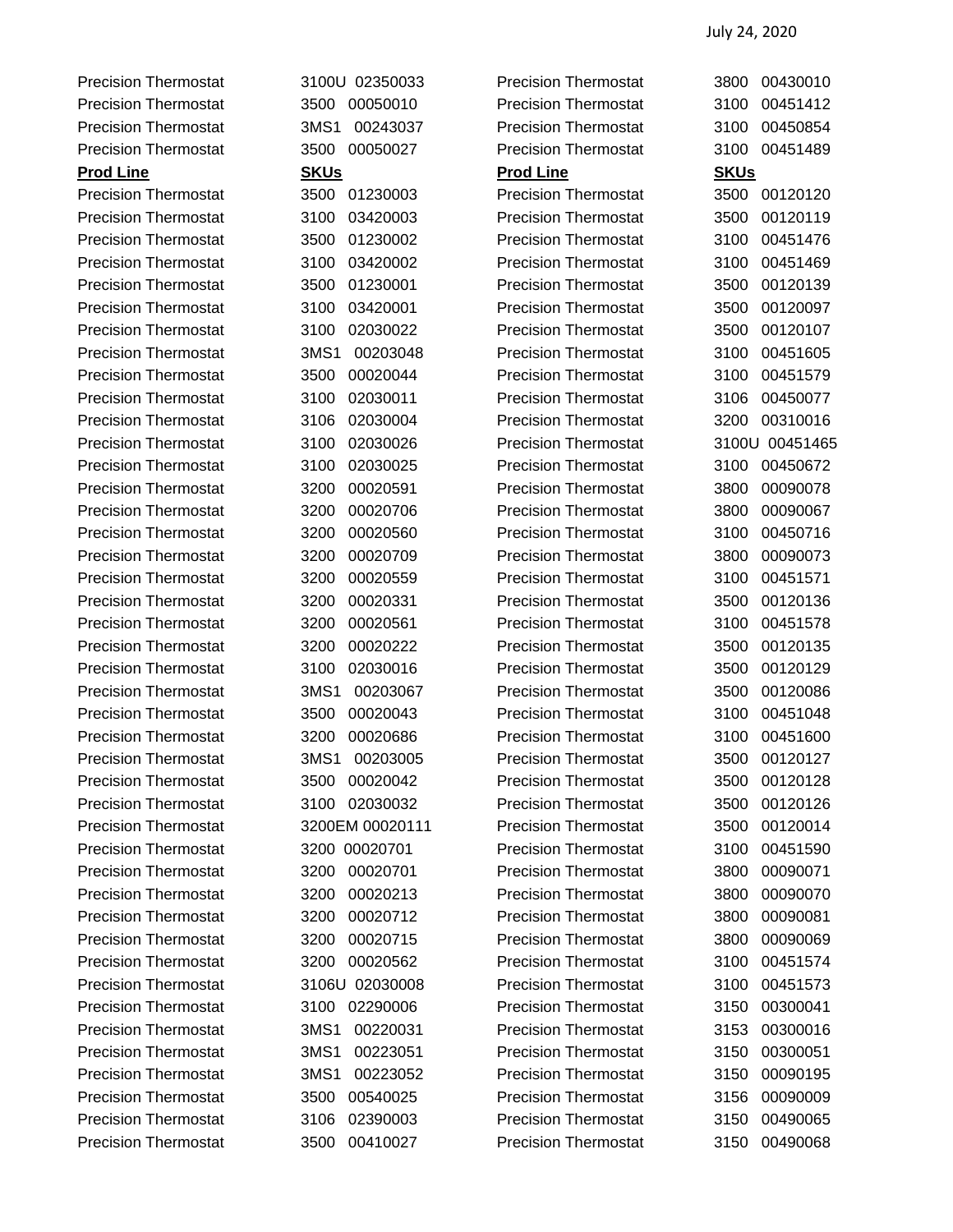Precision Thermostat 3500 00410026 Precision Thermostat 3150 00490014 Precision Thermostat 3500 00410017 Precision Thermostat 3150 00490067 Precision Thermostat 3500 00410011 Precision Thermostat 3150 00490066 Precision Thermostat 3500 00410012 Precision Thermostat 3150 00200285 **Prod Line SKUs Prod Line SKUs** Precision Thermostat 3500 00080168 Precision Thermostat 3156 00200036 Precision Thermostat 3106U 02040026 Precision Thermostat 3156 00200031 Precision Thermostat 3100 02040041 Precision Thermostat 3153 00200040 Precision Thermostat 3100 02040070 Precision Thermostat 3150 00200498 Precision Thermostat 3MS1 00211280 Precision Thermostat 3150 00200057 Precision Thermostat 3100 02040067 Precision Thermostat 3150 00190016 Precision Thermostat 3MS1 00213121 Precision Thermostat 3150U 00090147 Precision Thermostat 3MS1 00211145 Precision Thermostat 3150 00090188 Precision Thermostat 3MS1 00213195 Precision Thermostat 3153 00090042 Precision Thermostat 3MS1 00213271 Precision Thermostat 3153 00090035 Precision Thermostat 3MS1 00213091 Precision Thermostat 3150 00090191 Precision Thermostat 3500 00080171 Precision Thermostat 3150 00090179 Precision Thermostat 3500 00080169 Precision Thermostat 3150 00100022 Precision Thermostat 3MS1 00213267 Precision Thermostat 3150 00100021 Precision Thermostat 3500 00080129 Precision Thermostat 3150U 00150042 Precision Thermostat 3800 00460005 Precision Thermostat 3150 00150048 Precision Thermostat 3500 00080007 Precision Thermostat 3150 00150041 Precision Thermostat 3800 00460011 Precision Thermostat 3150 00150016 Precision Thermostat 3100 02040076 Precision Thermostat 3150 00150052 Precision Thermostat 3MS1 00213241 Precision Thermostat 3150 00150047 Precision Thermostat 3500 00080170 Precision Thermostat 3150 00150015 Precision Thermostat 3500 00300120 Precision Thermostat 3153 00150013 Precision Thermostat 3500 00300091 Precision Thermostat 3150 00150044 Precision Thermostat 3500 00300046 Precision Thermostat 3156 00150002 Precision Thermostat 3500 00300015 Precision Thermostat 3153 00200157 Precision Thermostat 3200 00110099 Precision Thermostat 3150 00770036 Precision Thermostat 3500 00300016 Precision Thermostat 3150 00770035 Precision Thermostat 3500 00300064 Precision Thermostat 3150 00770020 Precision Thermostat 3500 00300044 Precision Thermostat 3150 00770021 Precision Thermostat 3500 00300115 Precision Thermostat 3150 00770034 Precision Thermostat 3500 00300017 Precision Thermostat 3150 00230206 Precision Thermostat 3000 00260002 Precision Thermostat 3150 00230195 Precision Thermostat 3106 03540002 Precision Thermostat 3153 00230183 Precision Thermostat 3100 01450089 Precision Thermostat 3153 00230181 Precision Thermostat 3106U 01450010 Precision Thermostat 3153 00230019 Precision Thermostat 3500 00130011 Precision Thermostat 3150 00230225 Precision Thermostat 3106 01450007 Precision Thermostat 3153 00230041 Precision Thermostat 3106U 00930003 Precision Thermostat 3150 00230239 Precision Thermostat 3100U 00930036 Precision Thermostat 3150 00230064 Precision Thermostat 3100 00431068 Precision Thermostat 3153 00230046 Precision Thermostat 3500 00040010 Precision Thermostat 3153 00230043 Precision Thermostat 3100 00430302 Precision Thermostat 3150 00230226 Precision Thermostat 3100 00430848 Precision Thermostat 3150 00230502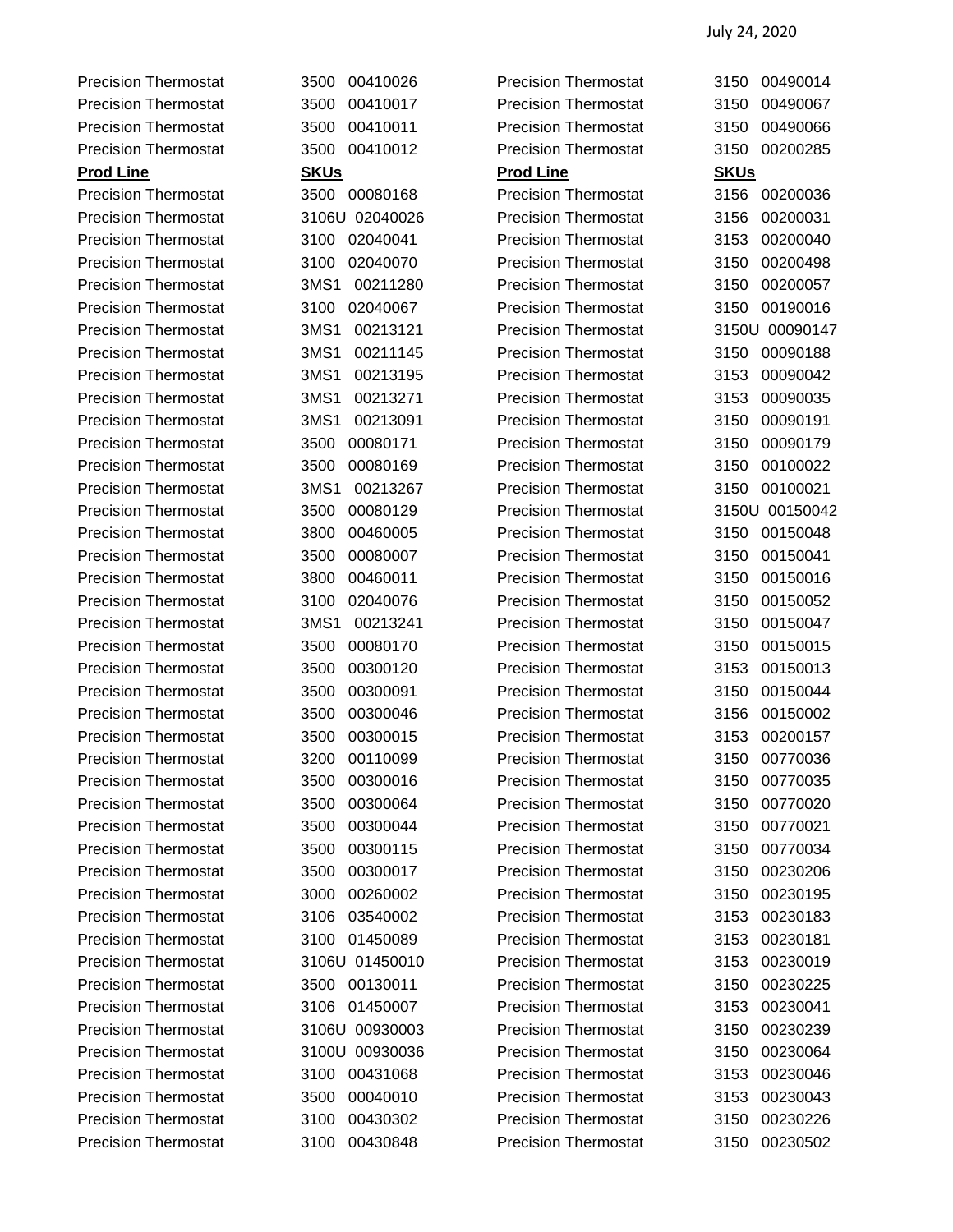Precision Thermostat 3100UX 00431084 Precision Thermostat 3150 00230493

Precision Thermostat 3106 00430071 Precision Thermostat 3150 00230232 Precision Thermostat 3100 00430989 Precision Thermostat 3150 00230220 Precision Thermostat 3100 00430655 Precision Thermostat 3150 00230102 **Prod Line SKUs Prod Line SKUs** Precision Thermostat 3106 00430070 Precision Thermostat 3150 00230168 Precision Thermostat 3100U 00430796 Precision Thermostat 3153 00230007 Precision Thermostat 3MS1 00143157 Precision Thermostat 3150 00230177 Precision Thermostat 3500 00040059 Precision Thermostat 3150 00230240 Precision Thermostat 3100 00430100 Precision Thermostat 3150 00230162 Precision Thermostat 3MS1 00140871 Precision Thermostat 3150 00230178 Precision Thermostat 3500 00040058 Precision Thermostat 3156 00230057 Precision Thermostat 3100 00431031 Precision Thermostat 3153 00230182 Precision Thermostat 3100 00430612 Precision Thermostat 3153 00230029 Precision Thermostat 3500 00040050 Precision Thermostat 3150 00230149 Precision Thermostat 3100 00430942 Precision Thermostat 3150 00230126 Precision Thermostat 3100 02910004 Precision Thermostat 3153 00230027 Precision Thermostat 3100 02910006 Precision Thermostat 3153 00230178 Precision Thermostat 3100 02910002 Precision Thermostat 3150 00230120 Precision Thermostat 3100 03110001 Precision Thermostat 3150 00230174 Precision Thermostat 3500 00270038 Precision Thermostat 3150 00230135 Precision Thermostat 3100 00011339 Precision Thermostat 3150 00230099 Precision Thermostat 3106 00010001 Precision Thermostat 3153 00230049 Precision Thermostat 3100 00011068 Precision Thermostat 3150 00230082 Precision Thermostat 3100U 00010929 Precision Thermostat 3150 00230154 Precision Thermostat 3100 00010051 Precision Thermostat 3150 00230223 Precision Thermostat 3500 00270054 Precision Thermostat 3150 00230153 Precision Thermostat 3MS1 00103047 Precision Thermostat 3150 00230105 Precision Thermostat 3500 00270049 Precision Thermostat 3150 00230169 Precision Thermostat 3106 00010030 Precision Thermostat 3150 00160015 Precision Thermostat 3106 00010036 Precision Thermostat 3153 01210006 Precision Thermostat 3106 00010047 Precision Thermostat 3153 01210005 Precision Thermostat 3106U 00010049 Precision Thermostat 3150 00010085 Precision Thermostat 3100U 00011134 Precision Thermostat 3150 00010681 Precision Thermostat 3100U 00011134 Precision Thermostat 3153 00010152 Precision Thermostat 3MS1 00100130 Precision Thermostat 3150 00010105 Precision Thermostat 3106 00010062 Precision Thermostat 3150 00010351 Precision Thermostat 3500 00270019 Precision Thermostat 3150 00010058 Precision Thermostat 3100 00011425 Precision Thermostat 3150UX 00010677 Precision Thermostat 3100U 00011139 Precision Thermostat 3150 00010295 Precision Thermostat 3100 00011219 Precision Thermostat 3150 00010367 Precision Thermostat 3MS1 00103004 Precision Thermostat 3153 00010021 Precision Thermostat 3100U 00011387 Precision Thermostat 3150 00010352 Precision Thermostat 3100 00011382 Precision Thermostat 3150 00010350 Precision Thermostat 3100 00011463 Precision Thermostat 3153 00010135 Precision Thermostat 3100 00010270 Precision Thermostat 3150 00010680 Precision Thermostat 3100 00011434 Precision Thermostat 3150 00010119 Precision Thermostat 3100 00010552 Precision Thermostat 3150 00010220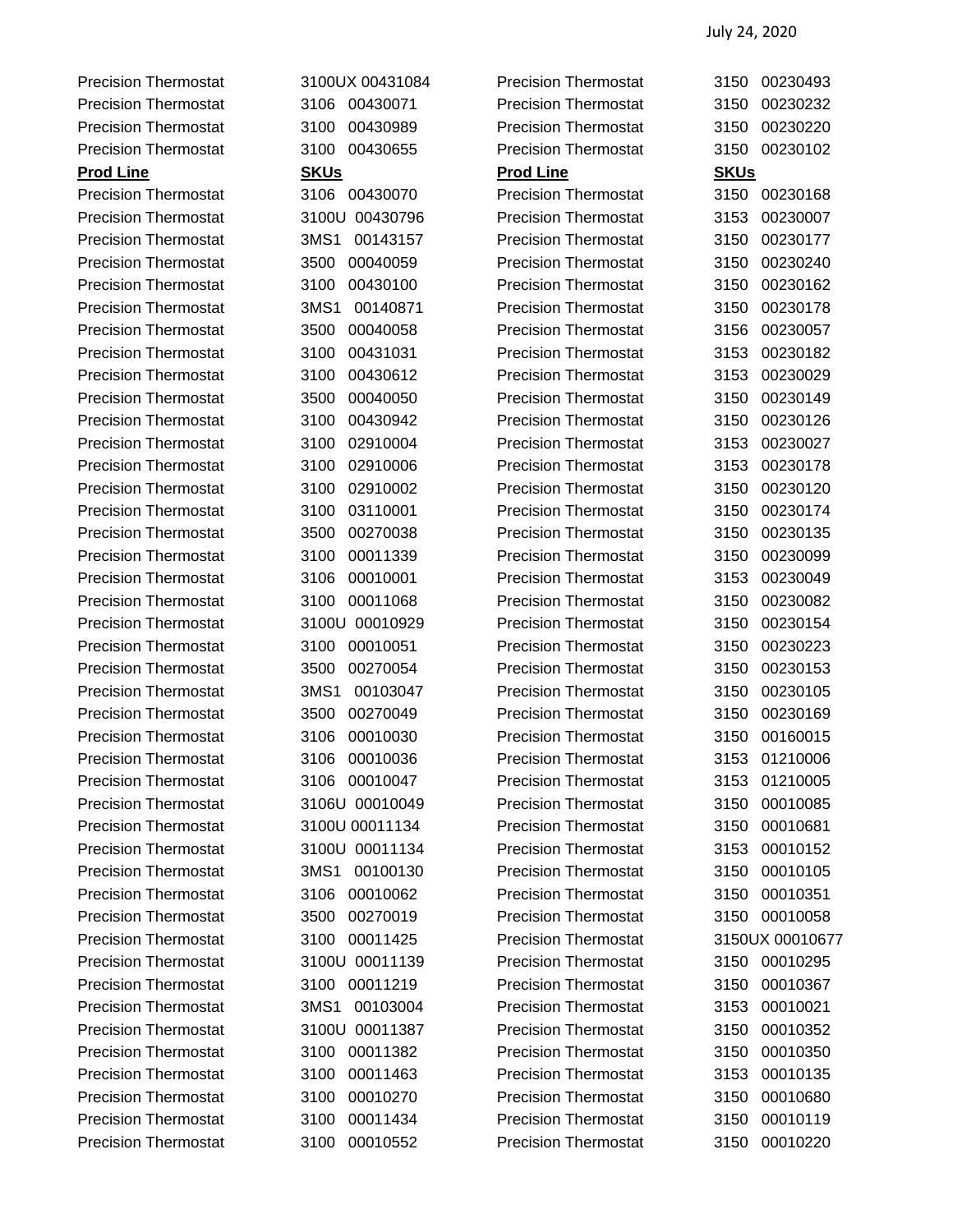Precision Thermostat 3100 00011409 Precision Thermostat 3150 00010077 Precision Thermostat 3500 00270016 Precision Thermostat 3150 00010678 Precision Thermostat 3106 00010037 Precision Thermostat 3150 00010364 Precision Thermostat 3MS1 00103043 Precision Thermostat 3150 00010142 **Prod Line SKUs Prod Line SKUs** Precision Thermostat 3800 00010006 Precision Thermostat 3150 00010277 Precision Thermostat 3100 00010640 Precision Thermostat 3150UX 00010330 Precision Thermostat 3100 00010907 Precision Thermostat 3153 00010044 Precision Thermostat 3100U 00011381 Precision Thermostat 3150 00010244 Precision Thermostat 3100 00011424 Precision Thermostat 3150 00010335 Precision Thermostat 3100 00011350 Precision Thermostat 3150 00010676 Precision Thermostat 3100 00011466 Precision Thermostat 3150 00010675 Precision Thermostat 3500 00270057 Precision Thermostat 3150 00010111 Precision Thermostat 3500 00270058 Precision Thermostat 3150 00010293 Precision Thermostat 3500 00270004 Precision Thermostat 3153 00010137 Precision Thermostat 3100 00011045 Precision Thermostat 3150 00010159 Precision Thermostat 3100 00011048 Precision Thermostat 3150 00010673 Precision Thermostat 3100 01820009 Precision Thermostat 3153 00400001 Precision Thermostat 3106U 01820002 Precision Thermostat 3153 00400010 Precision Thermostat 3500 00910006 Precision Thermostat 3150 00540022 Precision Thermostat 3100 00500047 Precision Thermostat 3156 00530010 Precision Thermostat 3100 00160134 Precision Thermostat 3156 00530011 Precision Thermostat 3100 00500048 Precision Thermostat 3153 00530006 Precision Thermostat 3100 00160122 Precision Thermostat 3150 00530007 Precision Thermostat 3MS1 00123023 Precision Thermostat 3150 00530153 Precision Thermostat 3MS1 00123007 Precision Thermostat 3156 00530006 Precision Thermostat 3500 00060007 Precision Thermostat 3153 00260019 Precision Thermostat 3100 00040332 Precision Thermostat 3150 00260055 Precision Thermostat 3MS1 00123146 Precision Thermostat 3150 00260087 Precision Thermostat 3100 00040225 Precision Thermostat 3150 00260125 Precision Thermostat 3MS1 00123039 Precision Thermostat 3150 00260029 Precision Thermostat 3500 00060143 Precision Thermostat 3150 00260101 Precision Thermostat 3106U 00610028 Precision Thermostat 3153 00260137 Precision Thermostat 3100 00560067 Precision Thermostat 3156 00260031 Precision Thermostat 3100 00560163 Precision Thermostat 3150 00260092 Precision Thermostat 3100 00560092 Precision Thermostat 3156 00260015 Precision Thermostat 3100 00060199 Precision Thermostat 3150U 00200460 Precision Thermostat 3106 00060003 Precision Thermostat 3153 00200135 Precision Thermostat 3100 00060228 Precision Thermostat 3150 00200538 Precision Thermostat 3100 00060227 Precision Thermostat 3150 00200537 Precision Thermostat 3106U 00060027 Precision Thermostat 3150 00200526 Precision Thermostat 3100 00031221 Precision Thermostat 3153 00200137 Precision Thermostat 3100 00031370 Precision Thermostat 3150 00200531 Precision Thermostat 3106U 00030155 Precision Thermostat 3150 00200517 Precision Thermostat 3MS1 00110379 Precision Thermostat 3150 00200518 Precision Thermostat 3500 00070213 Precision Thermostat 3150 00200525 Precision Thermostat 3100 00031674 Precision Thermostat 3150 00200451 Precision Thermostat 3500 00070219 Precision Thermostat 3150 00200528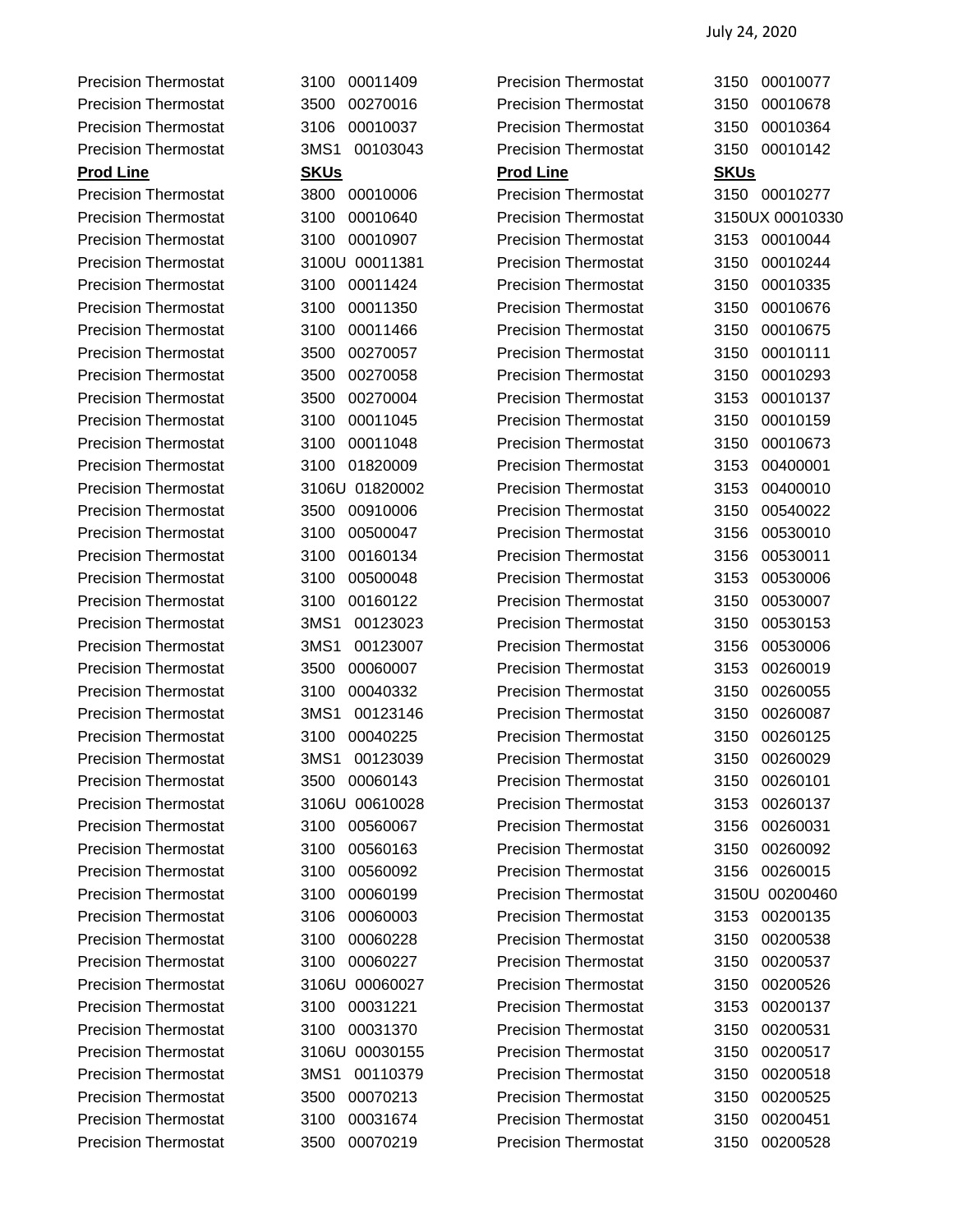Precision Thermostat 3106 00030120 Precision Thermostat 3150 00200332 Precision Thermostat 3100 00031945 Precision Thermostat 3150 00200539 Precision Thermostat 3MS1 00110356 Precision Thermostat 3156 00200035 Precision Thermostat 3MS1 00113183 Precision Thermostat 3150 00500049 **Prod Line SKUs Prod Line SKUs** Precision Thermostat 3100 00031521 Precision Thermostat 3156 00200040 Precision Thermostat 3MS1 00110340 Precision Thermostat 3150 00200516 Precision Thermostat 3100 00030381 Precision Thermostat 3150 00200524 Precision Thermostat 3500 00070218 Precision Thermostat 3150 00200530 Precision Thermostat 3500 00070178 Precision Thermostat 3150 00200515 Precision Thermostat 3800 00150001 Precision Thermostat 3601105010001 Precision Thermostat 3100 00031331 Precision Thermostat 3600100010001 Precision Thermostat 3100 00030664 Precision Thermostat 3600095010001 Precision Thermostat 3106 00030148 Precision Thermostat 3600085010001 Precision Thermostat 3500 00070212 Precision Thermostat 3600080010001 Precision Thermostat 3100U 00032067 Precision Thermostat 3600070010001 Precision Thermostat 3500 00070211 Precision Thermostat 3600065010001 Precision Thermostat 3MS1 00110280 Precision Thermostat 3600060010001 Precision Thermostat 3100U 00031671 Precision Thermostat 3600050010001 Precision Thermostat 3100UX 00032064 Precision Thermostat 3601115010001 Precision Thermostat 3100UX 00032017 Precision Thermostat 3601100010001 Precision Thermostat 3500 00070171 Precision Thermostat 3601095010001 Precision Thermostat 3500 00070029 Precision Thermostat 3601090010001 Precision Thermostat 3100 00031797 Precision Thermostat 3601085010001 Precision Thermostat 3100 00031798 Precision Thermostat 3601075010001 Precision Thermostat 3100UX 00032065 Precision Thermostat 3601060010001 Precision Thermostat 3106 02450004 Precision Thermostat 3601055010001 Precision Thermostat 3106 00030143 Precision Thermostat 3601045010001 Precision Thermostat 3106U 00030184 Precision Thermostat 3610085020002 Precision Thermostat 3106U 00030180 Precision Thermostat 3153 01150001 Precision Thermostat 3800 00150005 Precision Thermostat 3106 02450002 Precision Thermostat 3100 00031201 Precision Thermostat 3100 03660002 Precision Thermostat 3100U 00032068 Precision Thermostat 3100 03730001 Precision Thermostat 3100 00031158 Precision Thermostat 3100 00430436 Precision Thermostat 3100 00032010 Precision Thermostat 3100U 00031445 Precision Thermostat 3100UX 00031887 Precision Thermostat 3100 00451263 Precision Thermostat 3100 00451585 Precision Thermostat 3100U 00031455 Precision Thermostat 3100 00451481 Precision Thermostat 3106U 00010049 Precision Thermostat 3100 00451263 Precision Thermostat 3100 03430001 Precision Thermostat 3100 00451437 Precision Thermostat 3100 00500037 Precision Thermostat 3100 00451237 Precision Thermostat 3001U 00340137 Precision Thermostat 3106U 00450126 Precision Thermostat 3100 03210003 Precision Thermostat 3100 00451236 Precision Thermostat 3100 03210002 Precision Thermostat 3106U 00450103 Precision Thermostat 3100 03210005 Precision Thermostat 3100 00451558 Precision Thermostat 3800 00540001 Precision Thermostat 3106 00450142 Precision Thermostat 3800 00490006 Precision Thermostat 3500 00150107 Precision Thermostat 3800 00490003 Precision Thermostat 3100 00450586 Precision Thermostat 3004 00050014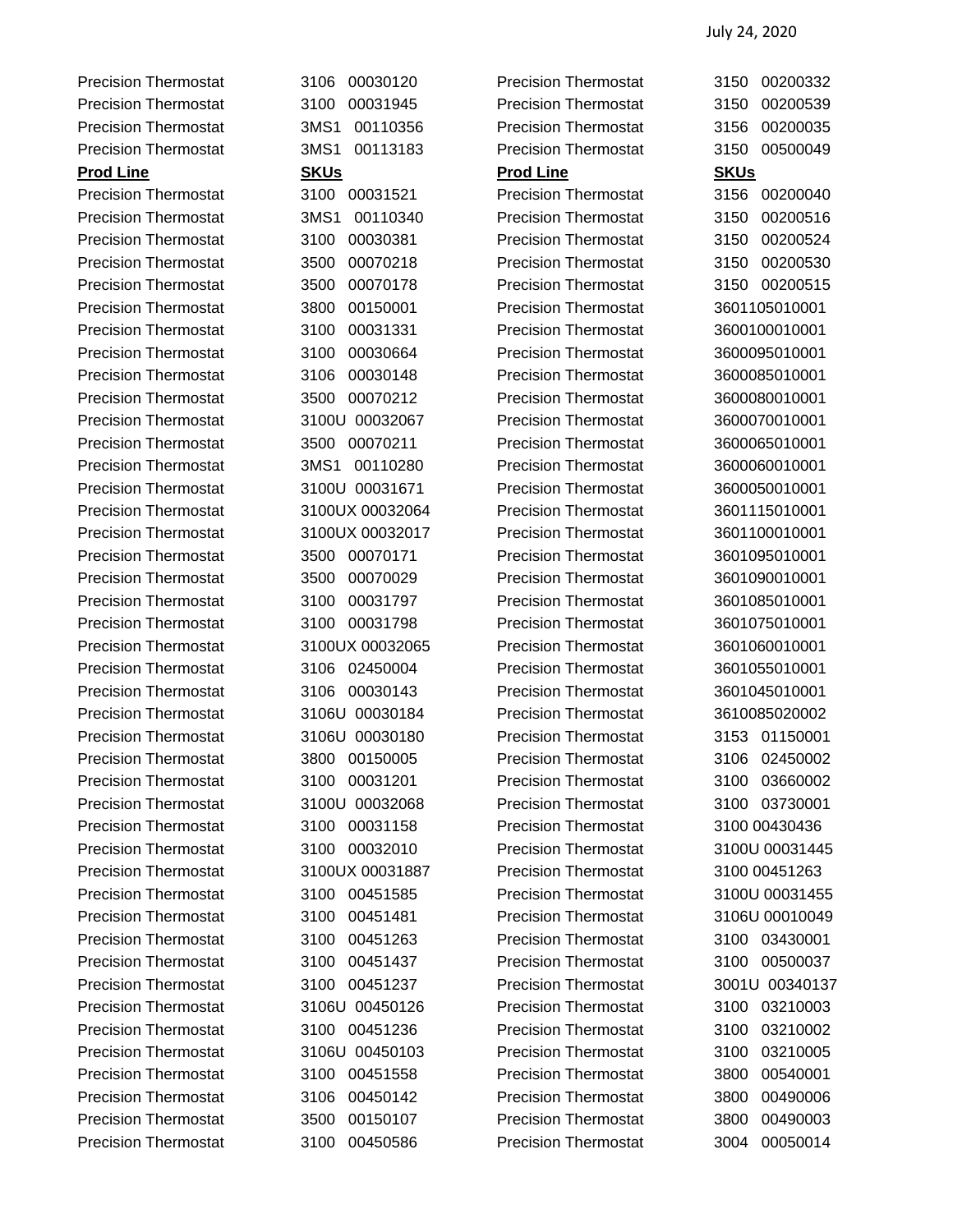Precision Thermostat 3100 00451565 Precision Thermostat 3004 00050018

Precision Thermostat 3500 00150099 Precision Thermostat 3150 01480002 Precision Thermostat 3100 00450712 Precision Thermostat 3150 01480006 Precision Thermostat 3100 00450678 Precision Thermostat 3150 01480005 **Prod Line SKUs Prod Line SKUs** Precision Thermostat 3100 00450347 Precision Thermostat 3150 01480007 Precision Thermostat 3500 00150006 Precision Thermostat 3150 01480004 Precision Thermostat 3100 00451480 Precision Thermostat 3100 02280001 Precision Thermostat 3100U 00451587 Precision Thermostat 3100 01010007 Precision Thermostat 3100 00451602 Precision Thermostat 3100 01010017 Precision Thermostat 3000 00010002 Precision Thermostat 3100 01890003 Precision Thermostat 3100U 00011486 Precision Thermostat 3100 01890002 Precision Thermostat 3100 03470003 Precision Thermostat 3100 01080008 Precision Thermostat 3100 01160071 Precision Thermostat 3100 01080013 Precision Thermostat 3500 00160001 Precision Thermostat 3100 01600028 Precision Thermostat 3100 01160023 Precision Thermostat 3500 00390003 Precision Thermostat 3500 00160002 Precision Thermostat 3500 01220002 Precision Thermostat 3100 00430898 Precision Thermostat 3500 01220001 Precision Thermostat 3100 00430976 Precision Thermostat 3100 03700002 Precision Thermostat 3100 00431032 Precision Thermostat 3500 00430002 Precision Thermostat 3100 00431076 Precision Thermostat 3500 00430001 Precision Thermostat 3100 00431073 Precision Thermostat 3150 00870006 Precision Thermostat 3100UX 00431077 Precision Thermostat 3100 01140006 Precision Thermostat 3100 00431095 Precision Thermostat 3100 01140008 Precision Thermostat 3106U 00430079 Precision Thermostat 3100 00250012 Precision Thermostat 3100 00431091 Precision Thermostat 3100U 01920009 Precision Thermostat 3100 00430993 Precision Thermostat 3100U 02120007 Precision Thermostat 3100 00430238 Precision Thermostat 3100U 02120005 Precision Thermostat 3100 00431090 Precision Thermostat 3150 01570001 Precision Thermostat 3100 00431039 Precision Thermostat 3500 00660002 Precision Thermostat 3100 00430580 Precision Thermostat 3100 01230007 Precision Thermostat 3106 00430038 Precision Thermostat 3100 00830037 Precision Thermostat 3100 00431089 Precision Thermostat 3100 01580020 Precision Thermostat 3100 00430984 Precision Thermostat 3100 00830029 Precision Thermostat 3100 00430436 Precision Thermostat 3500 00520019 Precision Thermostat 3500 00100062 Precision Thermostat 3100 03220001 Precision Thermostat 3500 00100005 Precision Thermostat 3100U 00830084 Precision Thermostat 3500 00100008 Precision Thermostat 3106 02220004 Precision Thermostat 3100 00431092 Precision Thermostat 3100 02220011 Precision Thermostat 3100 00431093 Precision Thermostat 3100U 01580022 Precision Thermostat 3100 00430327 Precision Thermostat 3106 02220003 Precision Thermostat 3100 00430689 Precision Thermostat 3106 00830012 Precision Thermostat 3100 00430328 Precision Thermostat 3156U 00960002 Precision Thermostat 3100 00430690 Precision Thermostat 3500 00420015 Precision Thermostat 3100 00431072 Precision Thermostat 3100 00390016 Precision Thermostat 3100U 00740017 Precision Thermostat 3100 02080004 Precision Thermostat 3100 00740037 Precision Thermostat 3100U 02080008 Precision Thermostat 3100U 01210055 Precision Thermostat 3100U 02080006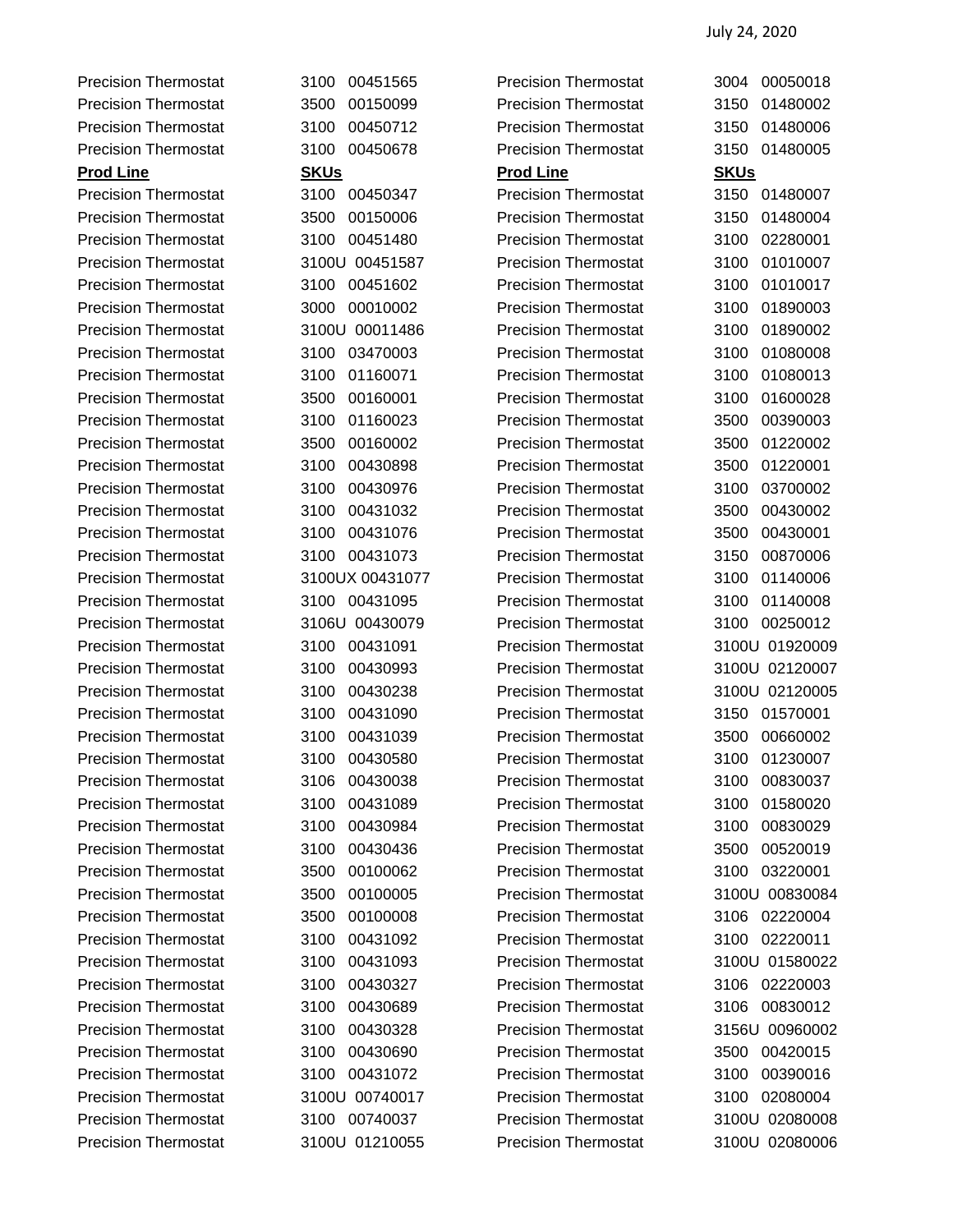Precision Thermostat 3100 00011247 Precision Thermostat 3100 00970025 Precision Thermostat 3100 00010411 Precision Thermostat 3000 01620001 Precision Thermostat 3100 00011483 Precision Thermostat 3200-2-331 GRP B Precision Thermostat 3100 00010965 Precision Thermostat 3610080010001 Precision Thermostat 3106U 00010024 Precision Thermostat X211253-HVM Precision Thermostat 3100 00011473 Precision Thermostat 3800 00490005 Precision Thermostat 3100 00011472 Precision Thermostat 3200 00190067 Precision Thermostat 3100 00011461 Precision Thermostat 3200 00020686 Precision Thermostat 3100 00011188 Precision Thermostat X210880-HVJ Precision Thermostat 3100 00011475 Precision Thermostat ASP200-22 Precision Thermostat 3100U 00011386 Precision Thermostat X210165-HVA Precision Thermostat 3100 00011482 Precision Thermostat 3000 01410001 Precision Thermostat 3500 00290082 Precision Thermostat 3000 04510057 Precision Thermostat 3100 00011476 Precision Thermostat 3000 04510059 Precision Thermostat 3100 00011479 Precision Thermostat 3000 04530001 Precision Thermostat 3100 00011480 Precision Thermostat 3000 01410015 Precision Thermostat 3100 00011477 Precision Thermostat 3000 01410002 Precision Thermostat 3500 00290008 Precision Thermostat 3000 01410054 Precision Thermostat 3100 00010477 Precision Thermostat 3000 04520002 Precision Thermostat 3106 00010059 Precision Thermostat 3000 04520005 Precision Thermostat 3100 00011471 Precision Thermostat 3000 04500035 Precision Thermostat 3100 00011437 Precision Thermostat 3000 04500034 Precision Thermostat 3100 00011462 Precision Thermostat 3000 04500031 Precision Thermostat 3200EM 00190028 Precision Thermostat 3000 04500030 Precision Thermostat 3100 00010428 Precision Thermostat 3000 06140003 Precision Thermostat 3106 00010043 Precision Thermostat 3000 00460028 Precision Thermostat 3100 00011481 Precision Thermostat 3000 06140001 Precision Thermostat 3106 00010052 Precision Thermostat 3000 04500021 Precision Thermostat 3106 00010033 Precision Thermostat 3000 00460046 Precision Thermostat 3100 00011391 Precision Thermostat 3000 00460047 Precision Thermostat 3106 00010050 Precision Thermostat 3000 05510148 Precision Thermostat 3200EM 00190029 Precision Thermostat 3000 05510124 Precision Thermostat 3106 00010058 Precision Thermostat 3000 05510149 Precision Thermostat 3100 00010535 Precision Thermostat 3000 05310014 Precision Thermostat 3100 00011193 Precision Thermostat 3000 05310016 Precision Thermostat 3100 00010424 Precision Thermostat 3000 05510137 Precision Thermostat 3100 00011465 Precision Thermostat 3000 05510136 Precision Thermostat 3100 00011470 Precision Thermostat 3000 05510113 Precision Thermostat 3106 00010056 Precision Thermostat 3000 05510146 Precision Thermostat 3800 00020025 Precision Thermostat 3000 05520058 Precision Thermostat 3500 00290074 Precision Thermostat 3500 00040057 Precision Thermostat 3100 00010432 Precision Thermostat 3600045010001

Precision Thermostat 3106U 03100001 Precision Thermostat 3100 02080005 Precision Thermostat 3106 01980006 Precision Thermostat 3100 02000018 Precision Thermostat 3106 01980004 Precision Thermostat 3156 01040002 Precision Thermostat 3106 01980001 Precision Thermostat 3004 00050017 **Prod Line SKUs Prod Line SKUs** Precision Thermostat 3100 00011390 Precision Thermostat 3600090010001